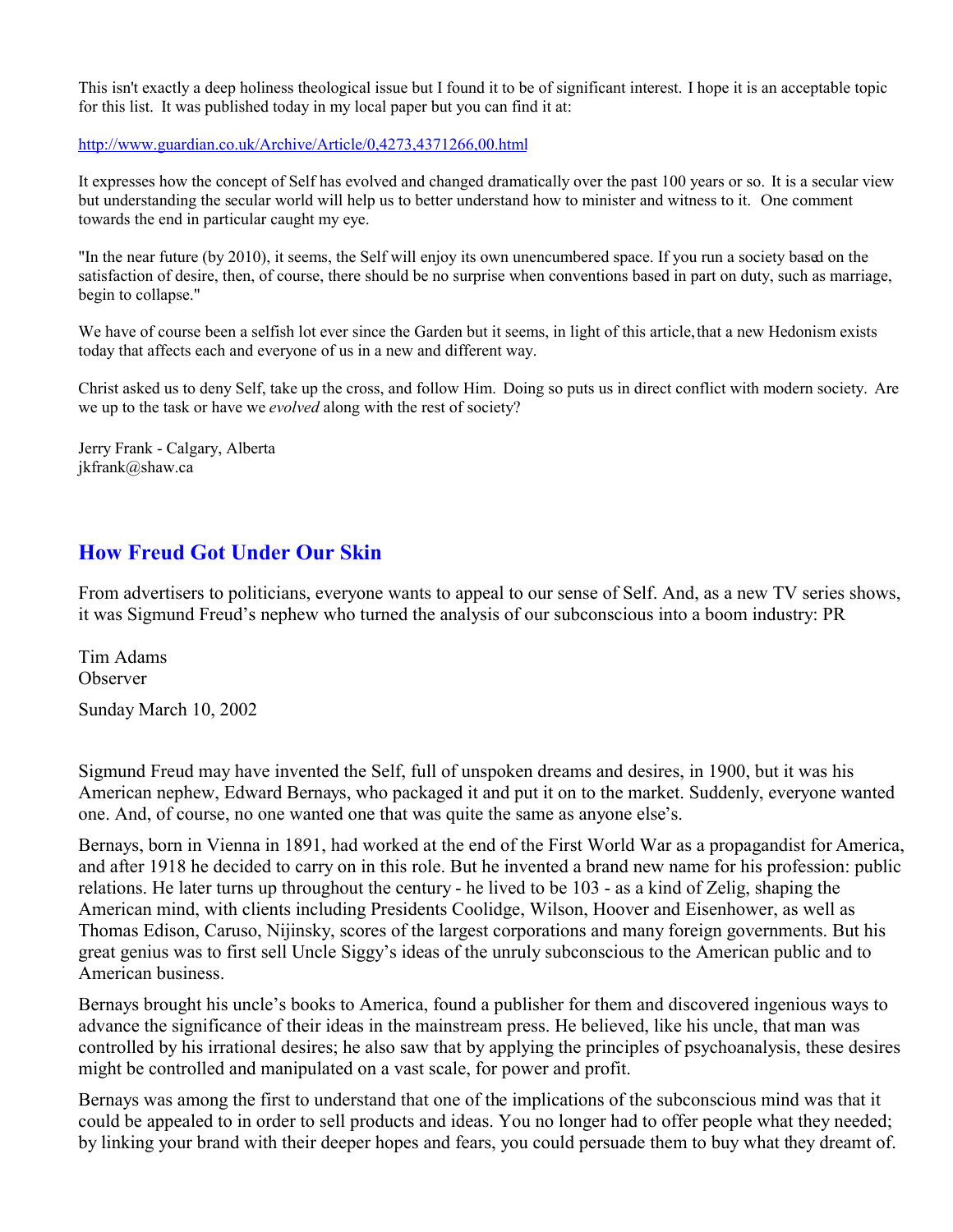Equipped with our subconscious wish-lists, we could go shopping for the life we had seen portrayed in the adverts.

Happily, as Bernays realised, Uncle Siggy's creation - the great lasting invention of the twentieth century arrived at a time when business, and American business in particular, through the techniques of mass production, and planned obsolescence, was suddenly able to satisfy those shifting desires. Like those little Japanese dolls that get bought at Christmas, and need feeding and nurturing, he knew that the Self, once owned, would prove very expensive of attention.

It required all sorts of therapies and counselling, but most of all it needed to express itself - and one day it might want to express itself in one way, and the next it might want to do it in another. It was fickle, the Self, a follower of whim and fashion, and its only constant seemed to be that urgent aggressive fact of wanting.

So, in Bernays's future, you didn't buy a new car because the old one had burnt out; you bought a more modern one to increase your Self-esteem, or a more low slung one to enhance your sense of your sex-appeal. You didn't choose a pair of running shoes for comfort or practicality; you did so because somewhere deep inside you, you felt they might liberate you to 'Just Do It'. And you didn't vote for a political party out of duty, or because you believed it had the best policies to advance the common good; you did so because of a secret feeling that it offered you the most likely opportunity to promote and express your Self. 'Our people,' said Herbert Hoover, 'have been transformed into constantly moving happiness machines.'

All of this - the way in which Western society has made sacred the feelings and desires of the individual, and how several generations of the Freud family has been at the heart of that crusade - is the subject of a remarkable BBC series which begins next Sunday. The Century of the Self is written and produced by Adam Curtis, the inspired and curious documentary essayist, whose previous work includes Pandora's Box , the wonderful series about the science of the Cold War, and, most recently, The Mayfair Set, his astonishing account of the reckless casino capitalism of James Goldsmith and his cronies, which fuelled and dictated Thatcherism.

The idea for this series was originally suggested to Curtis, appropriately enough, by a PR, Julia Hobsbawm, daughter of Eric, another great shaper of centuries. Hobsbawm mentioned to Curtis in passing Bernays's own distinguished ancestry and it set his mind working. At the time, he was plotting out a history of spin in the twentieth century; the Freud connection seemed the perfect link, and so it proved.

By following in detail the story of Bernays - and subsequently the blood-related stories of Anna Freud, who did so much to propagate her father's ideas, and to a certain extent, Matthew Freud, the Blairite PR guru - Curtis examines the ways in which an idea, the modern idea that our feelings and desires are the most important thing about us, has taken on the status of a religion and changed the nature of our democracies.

Bernays himself emerges as a remarkable character. He not only was able to sell the American people anything - he made it cool for women to smoke and for children to love soap and for eggs to accompany bacon - his skills also could win elections and change the course of foreign policy. In one extraordinary sequence, Curtis shows how Bernays single-handedly toppled the popular Guatemalan government with one or two publicity stunts, playing on Cold War fears, and acting on behalf of a banana corporation.

He shows, too, how the principles of Freudianism, initially through Bernays, had a profound effect on corporations and governments, and led directly to the new all-pervasive ideas of market research and focus groups - psychoanalysis of products and ideas. He then examines how those forces have shaped the way we live and think and vote today.

'What I set out with,' says Curtis, 'was a clear journalistic aim: to challenge the idea that our feelings are what we are. I wanted to show how they are merely an aspect of what we are and that they had been purposefully exaggerated by vested interests, both corporate and political, to make them seem like our whole humanity.'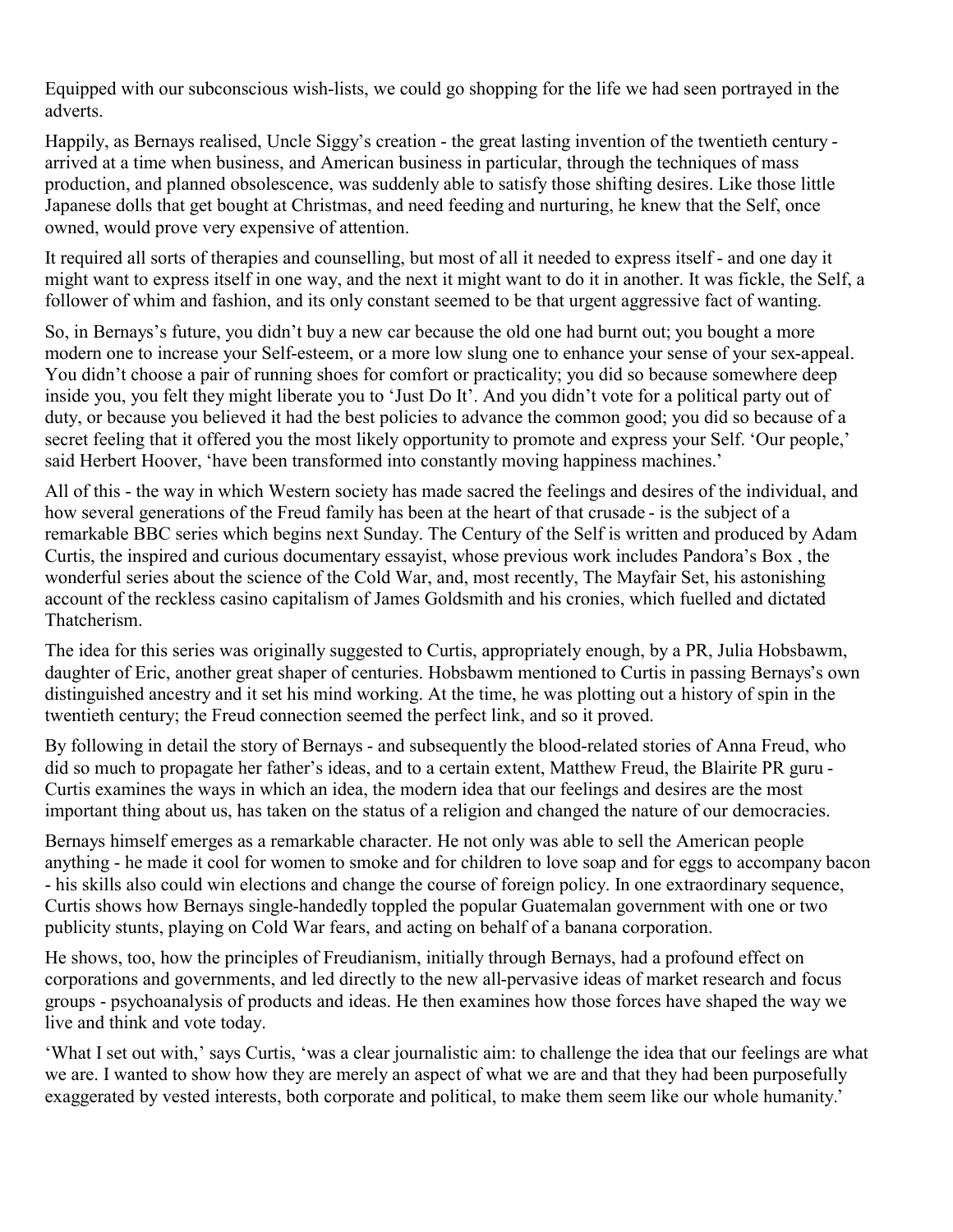In proving this, and in showing, as Bernays predicted and helped to engineer, how American and British democracy has evolved from supporting a liberal elite which told you what was good for you, to supporting another, market oriented elite, which keeps you in check by constantly giving you the things you feel you want, Curtis, however, found himself presented with a problem.

'It's much too easy really just to claim the old democratic patrician culture was better,' he says. 'People in a consumer society probably have more fun, certainly have more things, and we find those things comforting, enjoyable, and who is to say there is anything wrong with that? But we have also, perhaps, become trapped by an idea, and it has got into every corner of our lives.'

If you look around you, it is hard not to agree with this observation. The sovereignty of the Self is reflected back on us from every angle. Apart from the fact that the purchase of every canned drink or deodorant requires us to locate the hero inside ourself, our television, for example, is increasingly dedicated - from Trisha to Changing Rooms to Pop Idol - to Self-help and Self-improvement and Self-creation. We find collective comfort in celebrity; we like to colonise another Self, and treat it like our own. Our bestseller lists, from Harry Potter to Bridget Jones to A Boy Called It, reflect different kinds of wish-fulfilment.

Business culture, which expects more and more of its employees' time, also spends more and more money on making those employees feel self-empowered and self-motivated. The internet, solipsism incarnate, is our fastest growing leisure pursuit, and the fastest growing sector of it is pornography: your wish is its command key. In the near future (by 2010), it seems, the Self will enjoy its own unencumbered space. If you run a society based on the satisfaction of desire, then, of course, there should be no surprise when conventions based in part on duty, such as marriage, begin to collapse. Forty per cent of British households will be home to single adults. Our news does not often ask us to think; it requires us to emote, and our politicians, on the advice of their research and PR men, do likewise.

In Bernays's terms, this is all pretty much as it should be. Fearing the unleashed subconscious, Freudians believed that psychoanalysis could normalise people for democracy. Bernays, particularly after the rise and fall of the Third Reich (Goebbels was an assiduous student of his methods), thought that the safest way of maintaining democracy was to distract people from dangerous political thought by letting them think that their real choices were as consumers. He believed, and argued to Eisenhower, that fear of communists should be induced and encouraged, because by unleashing irrational fears, it would make Americans loyal to the state and to capitalism.

In the wake of the Soviet atomic tests in 1958, Eisenhower for the first time made conspicuous consumption the first duty of the free: 'You Auto Buy,' he sloganed. This was, of course, the very same exhortation made by politicians on both sides of the Atlantic after 11 September. Your democratic duty in the light of global terror was to indulge your Self: go shopping, save the world. The interests of the free market and the pursuit of personal freedom were indistinguishable.

Curtis's series shows how these ideas were imported to British political circles, first in the wave of individualism that attended Thatcher's economics, and subsequently how the Left, in both Britain and America, was made aware that it could never be elected without appealing to these forces. In one mesmerising piece of television, Dick Morris, special adviser to Bill Clinton, explains how he talked the President into shifting his second election campaign away from big issues - tax and health and welfare - in order to listen to the comparatively tiny concerns of key marginal focus groups. Clinton subsequently ran the entire campaign on the findings of that research - devoting himself, for example, to legislation for a digital device that would screen pornography from family televisions - and won an election he had looked certain to lose.

Having found that these methods could win them power, the Blair and Clinton administrations also believed that the sophisticated application of focus groups might prove a way to govern: they hoped that they could tap directly into the wishes of the people, that it would be a new form of very direct democracy, and one where all your wishes came true.